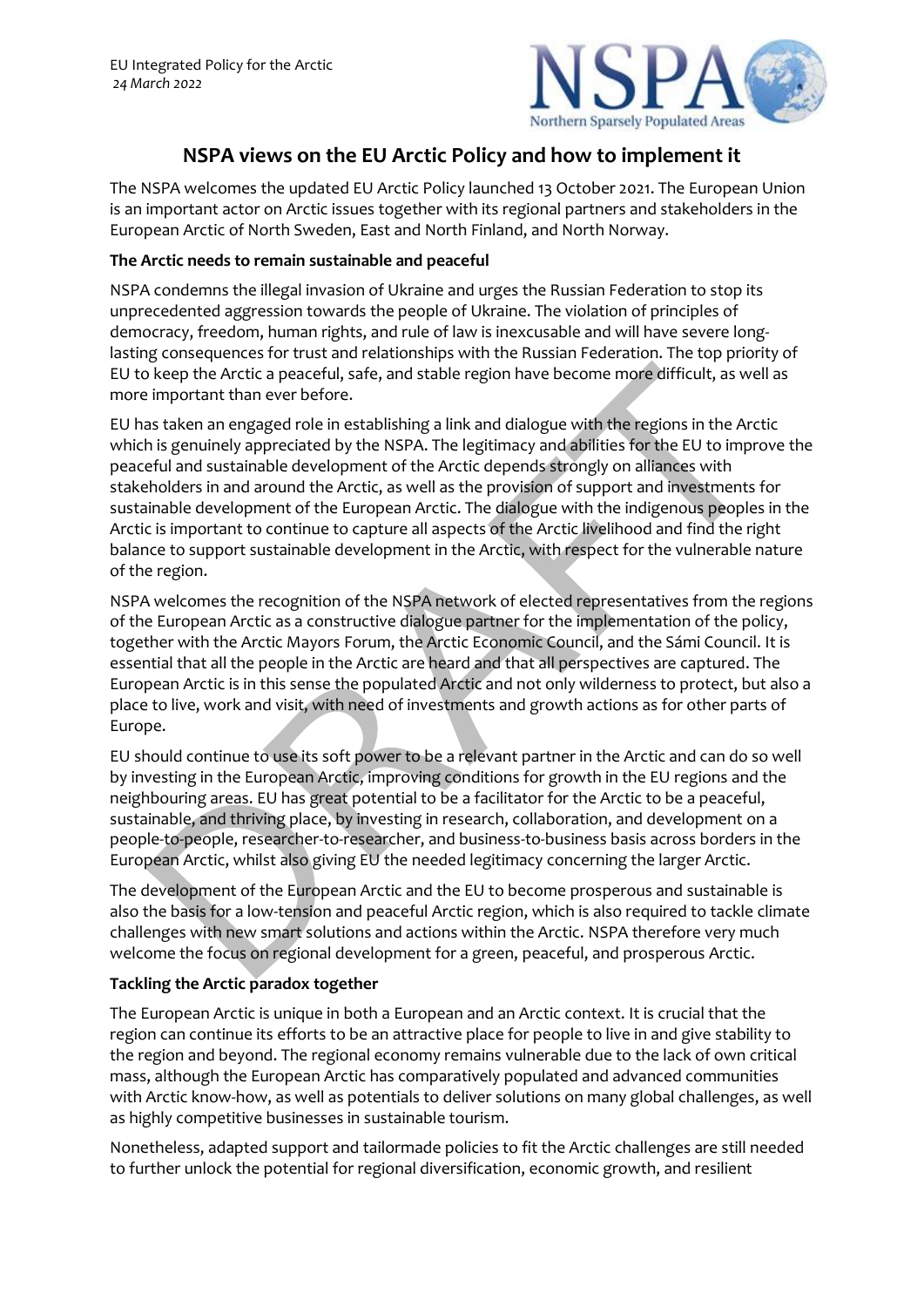

communities. Additionally, social sustainability and inclusion in the Arctic need to be promoted through continuous public support for education, culture, health, and social innovations.

NSPA welcomes the EU commitment that EUs engagement in the Arctic must also benefit the inhabitants and future generations in the Arctic. A top priority for the EU should be to better help the regions to overcome the Arctic paradox. All things equal, extraction of natural resources with higher productivity tends to create more jobs and generate growth elsewhere than within the Arctic. Smart investments and place-based strategies is therefore needed to make sure communities benefit more from the comparative advantages that they offer.

The rural Europe faces different challenges in different regions, which is especially true for the Arctic and the sparsely populated areas. The regional variety needs to be considered for adapted support to unlock the regional potentials in the European Arctic. NSPA therefore welcomes that emphasis on the long-term vision for EU's rural areas under development, and that the structural challenges and opportunities of the European Arctic will be incorporated as a part of the EU rural policy development. The rural and regional development perspectives can also be complemented and integrated with the actions for urban development, as cities of the European Arctic are vital regional engines for growth and sustainable development in the northernmost part of Europe.

Research has a fundamental role for better adapted strategies, but also for education and attracting skilled competence for the industries and communities. NSPA welcomes the EU emphasis on research, knowledge, and science for continued sustainable development of the Arctic that is present throughout EU Integrated Policy for the Arctic. The policy captures the EU contribution to polar and climate research but slightly overlooks the wider scope on research linked closer to regional development, such as, social sciences, forestry, energy, food, creative and cultural industries, indigenous issues, raw materials, and space infrastructure.

The policy includes these areas to be supported for more comprehensive Arctic research, but they need to be even more stressed for the implementation of the policy. The research institutions in the NSPA can deliver research on Arctic from within the Arctic, and with own knowledge of Arctic conditions, and could be further interlinked with EU's Arctic ambitions. NSPA believes that researchers in the European Arctic should be involved more in the dialogue with the EU on shaping and implementing Arctic research policy and Arctic sustainable development.

## **Connecting the Arctic with investments in transport and digital infrastructure**

NSPA welcomes the TEN-T corridor extensions to improve transport connectivity in the European Arctic and beyond. The green industrial transition with billions of euros to be invested, need to be met with fast development of sustainable transport modes to accelerate the shift from road to rail and maritime transport. Equally important in remote areas with low population density is wellfunctioning aviation to guarantee regional accessibility, and the NSPA is in the forefront of developing sustainable aviation.

The TEN-T corridor extensions connects the EU to the emerging Northern Sea Route, which in turn creates new conditions and opportunities for shipping, fishing, and energy extraction, while reducing the transport time of goods significantly. However, unpredictable seas, severe climate conditions, and lack of infrastructure in the northern territories continues to offer many structural obstacles for economic development.

NSPA welcomes the EU commitment to address digital imbalances in the sparsely populated northern regions. The expansion of regional digital networks connects communities and facilitates the development of digital services such as distance studies, e-health, electronic commerce, tourism, and knowledge- intensive businesses, as well as digitalising industries and boosting productivity.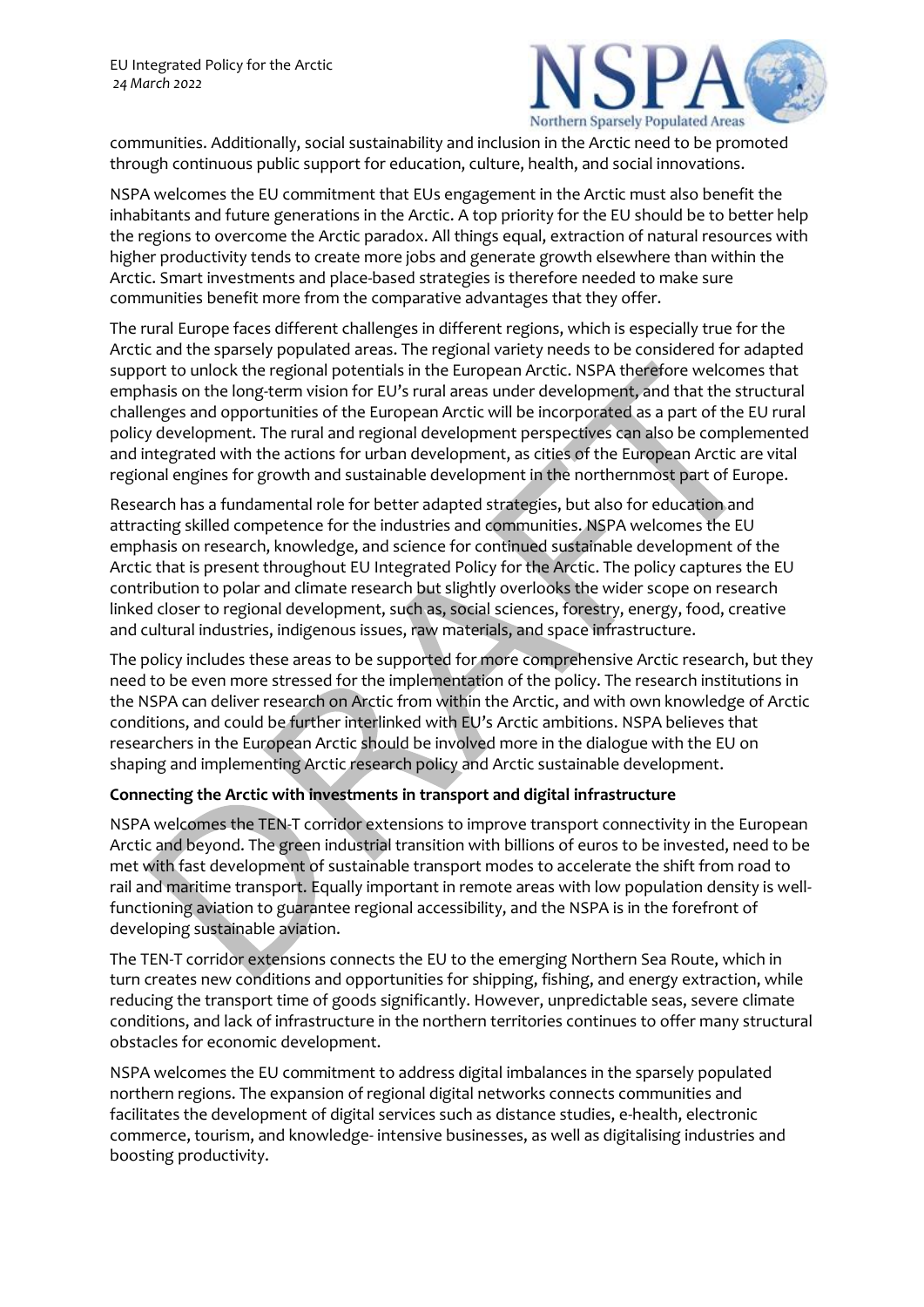

The access to reliable broadband also bridges innovation systems independent of distance, linking businesses with academia and the public sector enabling smart specialisation and regional development. The need for continuous public support to invest in ICT and promote digital cohesion is critical for businesses to stay competitive and to improve the conditions for people living in the European Arctic.

NSPA welcomes the ambitions from the EU to assure 5G roll-out in the European Arctic region, connecting via 5G corridors throughout the whole region, connecting also the most remote societies that needs physical broadband and adapted support to guarantee accessibility. Global fibre cables can also deliver possibilities to connect the most remote parts of the Arctic and deliver well-needed high-speed communication to and from the region to the rest of the world. An action plan is needed to reach the intentions in the EU Arctic policy of a digital Arctic.

#### **Keep up the ambitious investment plans for the Arctic**

The EU needs a continuous ambitious investment policy for the Arctic to boost innovation, create growth and jobs, increase accessibility and connectivity, while transforming industries and promoting sustainability through more multilateral cooperation and multi-level governance. The *European Structural- and Investment Funds* and state-aid regulations are key instruments for EU to facilitate these actions together with the stakeholders in the European Arctic.

The new EU instruments for digital and green transition launched through the Next Generation EU must be better adapted to the territorial conditions of the Arctic regions to have a meaningful impact. Additional financial possibilities such as *Invest EU*, possibly facilitated through the *Arctic Investment Platform*, needs to be explored further to cater the major investment needs for sustainable development, industrial transformation, and economic growth.

The EU support for cooperation over the borders in the Arctic is significantly important for vast regions with lack of own critical mass and need to collaborate on common challenges and potentials. The different Interreg programmes in the region need to be even more integrated in the regional, national and EU development action plans with synergies to other tools for smart sustainable growth actions, including the integration of the European Arctic to the European overall actions for green growth. NSPA therefore very much welcomes the aim for more integrated support and platforms for sustainable development of the Arctic.

All contacts with the eastern neighbour of the NSPA have stopped due to the illegal invasion of Ukraine by the Russian Federation. Stakeholders and organisations in the European Arctic troubled by the damaged relations need specific attention and support to handle the consequences. Interregional platforms, such as the Barents Euro Arctic Cooperation, the Northern Dimension and the Kolarctic programme, can be used as facilitators for upholding the dialogue and continued support to affected regions and deliver preparedness for future possible interactions and efforts to rebuild a prosperous low-tension Arctic area.

### **Supporting blue and green growth in the Arctic**

NSPA welcomes the EU support for the blue economy and green growth in the Arctic. The Arctic Ocean deliver huge potentials for a sustainable bioeconomy that bring food, energy, transportation routes, as well as digital fibre cables to be rolled out, and other vital natural resources. The Arctic have harsh waters with a vulnerable eco-system that need to be managed in a sustainable way. Local knowledge of arctic characteristics and how to develop the region in a a responsible matter needs to be the basis for collaboration and support from national levels of governments and the EU. Which is also the case for the Baltic Sea and its northernmost parts, being a link between the Arctic and the rest of Europe.

The green bioeconomy is also a core domain of the European Arctic, as the area to large parts consists of forests. The refinement of these natural resources is a vital part of the local and